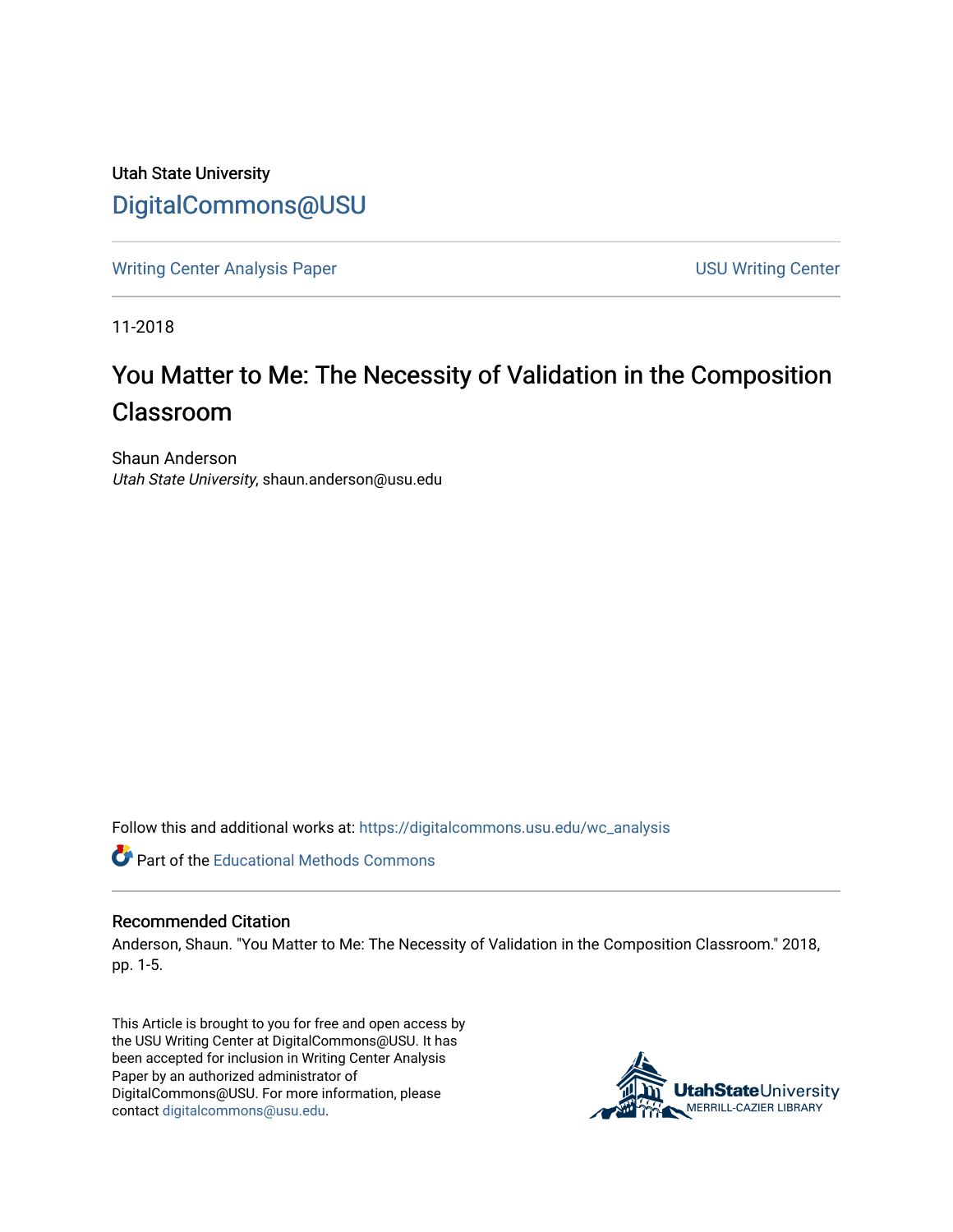## **You Matter to Me: The Necessity of Validation in the Composition Classroom**

Shaun Anderson

**Abstract:** The Utah State University Writing Center works to create a student-centered environment that provides our students with the message that their voices matter, that they are cared for, and that they belong here. This same message needs to be carried on into our composition courses. This sense of validation enables our students to develop as communicators and leaders.

**Keywords**: Composition, Validation, Maslow's Hierarchy of Needs, Writing Center, Leadership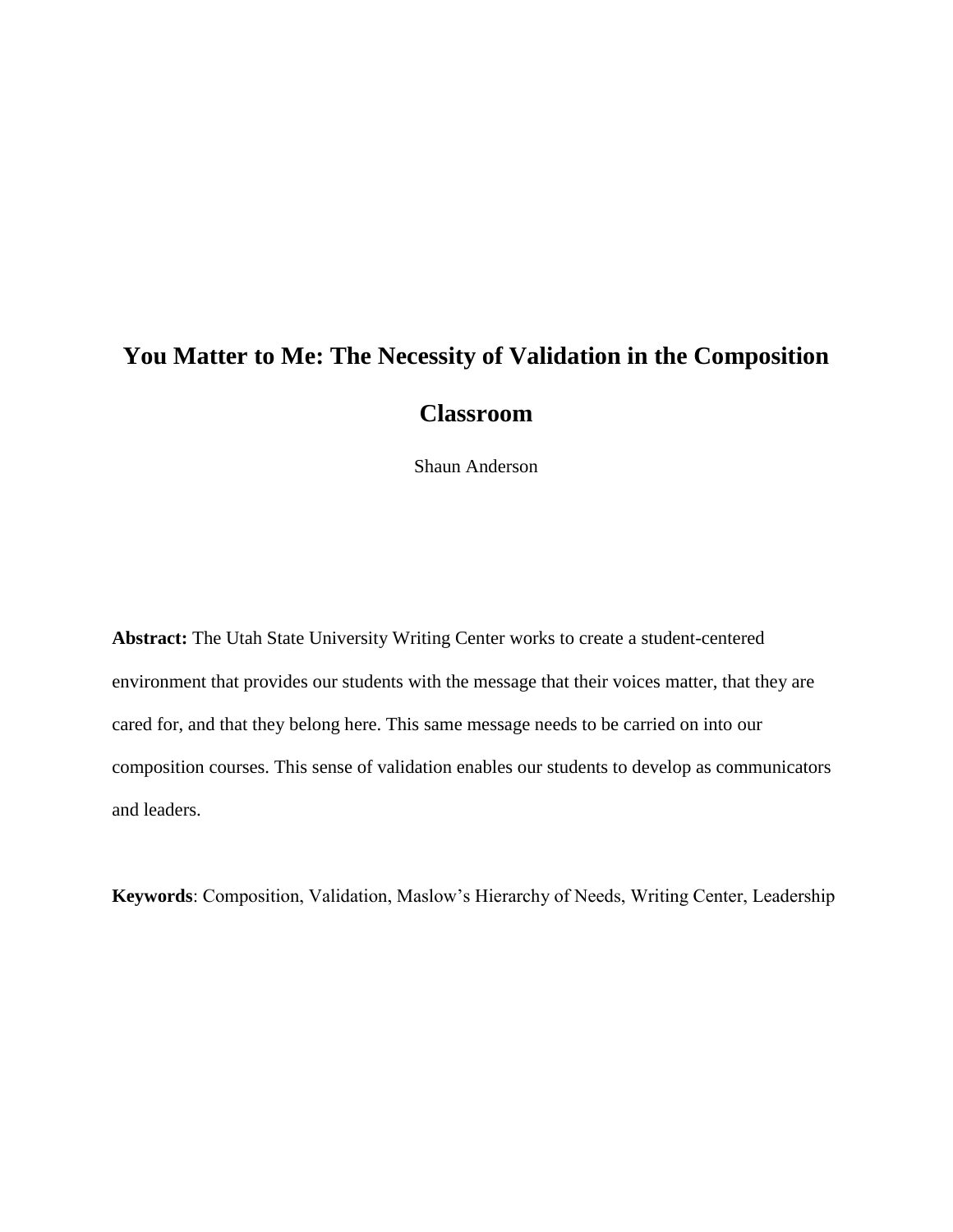You Matter to Me: The Necessity of Validation in the Composition Classroom

In their first year at Utah State University it easy for students to get lost in the overwhelming flood of new experiences. There are relatively few check-ins for these new students, who are packed into introductory courses in lecture halls where attendance goes unaccounted. While many students appreciate this newfound freedom, the message the university is sending to these students is that they do not matter. The majority of the breadth courses will continue as usual whether or not every student attends. The curriculum will progress as it always has. Instructors will lecture about the same content they have for the past decade. In this state of obscurity and consistency, students find it easy to internalize and believe this message that they do not matter, and that they as individuals do not have a place at USU. Perhaps it is because of this internalized message that USU administration has concerns about retention. As students internalize and begin to believe that there is no one who cares whether or not they attend their classes, some grow discouraged and drop out.

USU's composition program significantly benefits our students by providing them with one-on-one interaction. This interaction revolves around helping our students develop their voices and express themselves. As our students experience this individualized attention, and as they develop their skills of expression, they get the opportunity to feel valued and valid. For this reason, it is essential that the Writing Center and the composition classroom must foster an environment where students feel safe, valued,and free to develop their voices.

As a new composition instructor with three years of tutoring experience at the Writing Center, I feel confident in my ability to teach English 1010. I understand and can explain the rhetorical triangle. I can wax eloquent about the necessity of defining audience and purpose. I've learned how to explain writing concepts so that they become accessible to students. I know how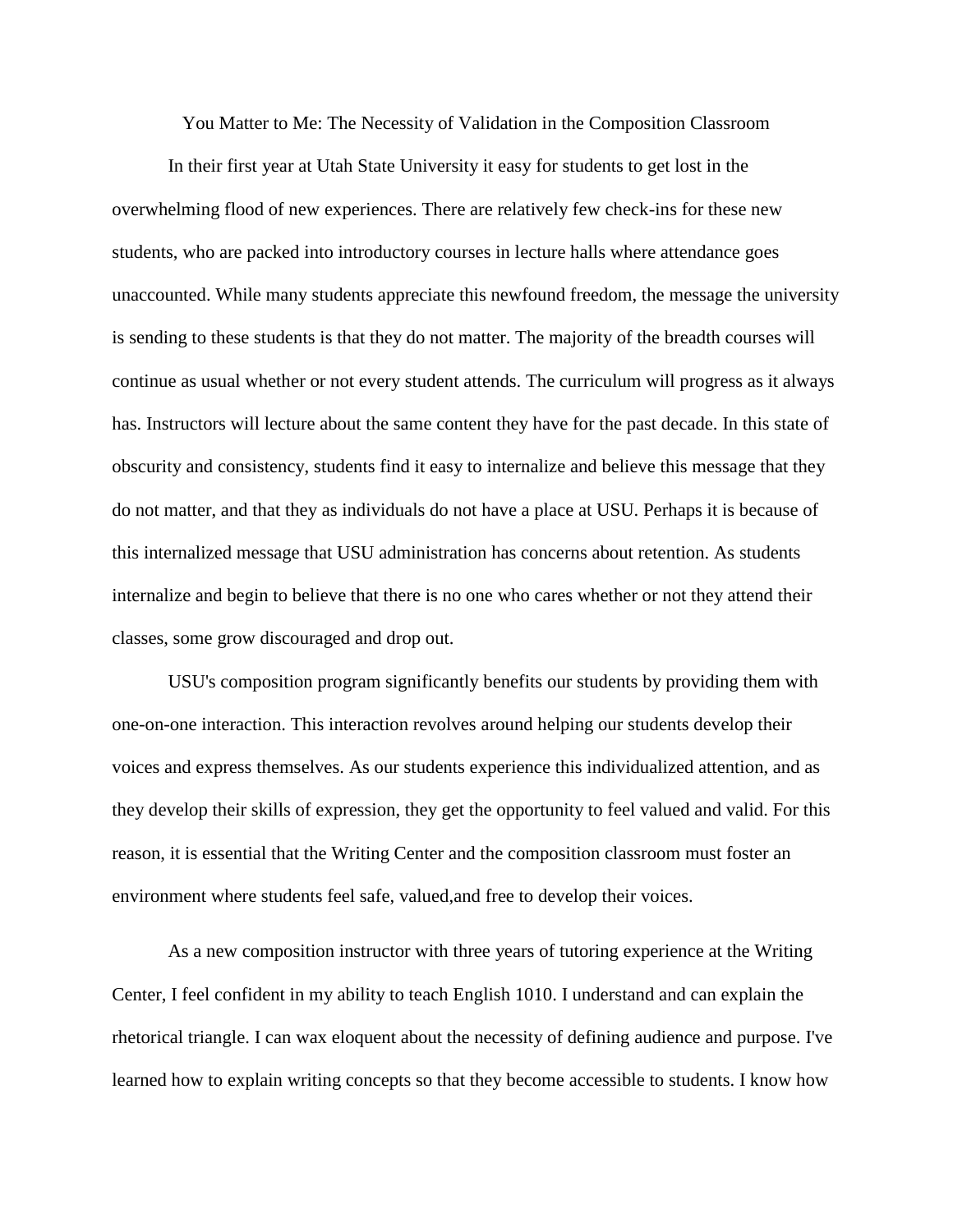to sit in the tutor room and make that time productive for the student. In short, I have internalized the teaching aspect of tutoring.

Last year, I had the opportunity to internalize and understand the administrative environment that exists within our Writing Center by sitting in on the interview and hiring process for Writing Center supervisors. In every interview Star—the Writing Center director asked the candidates to walk through a hypothetical situation with her. She would tell the candidates to imagine that they were supervising when chaos erupted in our center. Her hypothetical situation had the candidates attempt to juggle students needing to be checked in for their appointments, tutors competing for supervisor attention, and Star asking them to handle an administrative task. After explaining this hypothetical situation, Star would ask each candidate how they would handle the mayhem in the Writing Center. Star asked this question in order to assess the candidates' awareness of the atmosphere she works to create at the Writing Center. In one particular interview, our candidate explained that she would help the students first, then move on to the tutors, and finally, once things had settled in the waiting area, she would help Star with the administrative task. This candidate's explanation demonstrated a clear understanding of the environment that Star has built at the Writing Center. At the Writing Center, we work to combat the message that our students do not matter. Instead, we work to instill in them an awareness that they are valued.

Star has constructed an environment in the Writing Center that has a clear understanding of Maslow's Hierarchy of Needs. Writing is an act of self-actualization. In asking our students to find their voices, we are asking our students to engage with the world in ways that are potentially new and unfamiliar to them. We are asking them to weigh the voices of others and how those voices interact with their own lived experience. As Maslow explains, this territory of thinking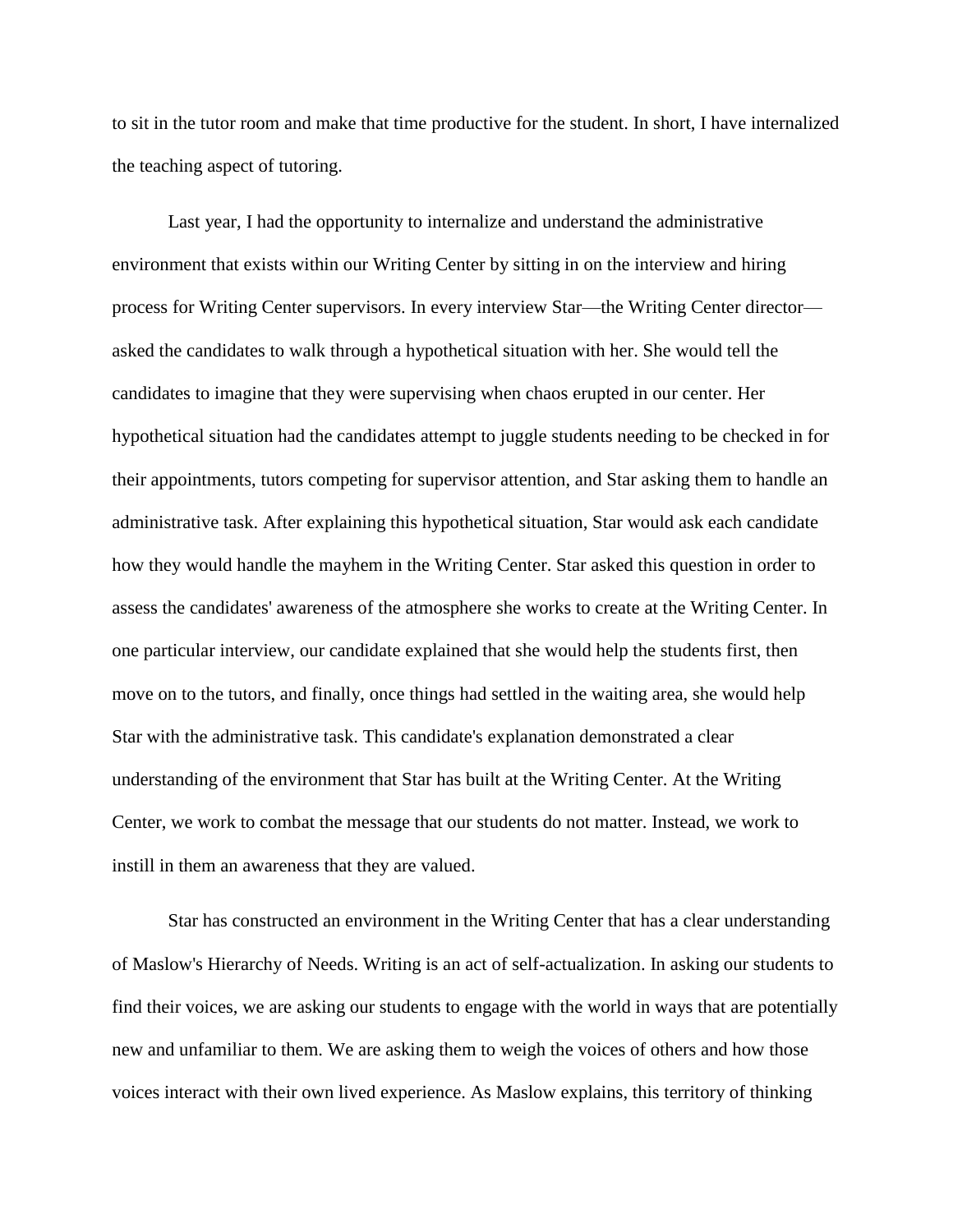can be challenging for our students to reach when their other basic and psychological needs go unmet. While the Writing Center cannot logistically provide for all of those needs, Star has done significant work to ensure that she meets as many needs as she can. Most significantly, in this environment where students and their needs come first, the Writing Center instills a sense of safety, security, and belonging in students. The message becomes clear: You have a place here. You matter to me.

This semester in my observations, I saw a very clear example of what it looks like when our tutors show our students that they matter. I had the opportunity to observe Mikayla Doyle, one of our experienced tutors. In her session, she focused most on validation, helping the student know that their questions, their concerns, their ideas, and their voice mattered to Mikayla. Mikayla employed active listening throughout her session, asking clarifying questions and answering the questions the student asked her. The student opened up as the session progressed, because they felt valued and cared about.

I strive to carry this kind of environment into the composition classroom. My number one goal as an instructor is to show students that they matter to me, that they have a place in my classroom, and that their voices are worth hearing. The challenge of this semester has been shifting my focus from one-on-one, side-by-side teaching to addressing a classroom of students who all have varying degrees of confidence and passion for the subject of composition. Every composition course requires instructors to validate the voices of their students and instill a sense of belonging in their students.

One way that I have established this feeling in my class is to allow student voices to come first in my classroom. When my class has discussions, I will yield my time to my students when they have things to say. In this way, I demonstrate to them that their voices are worth